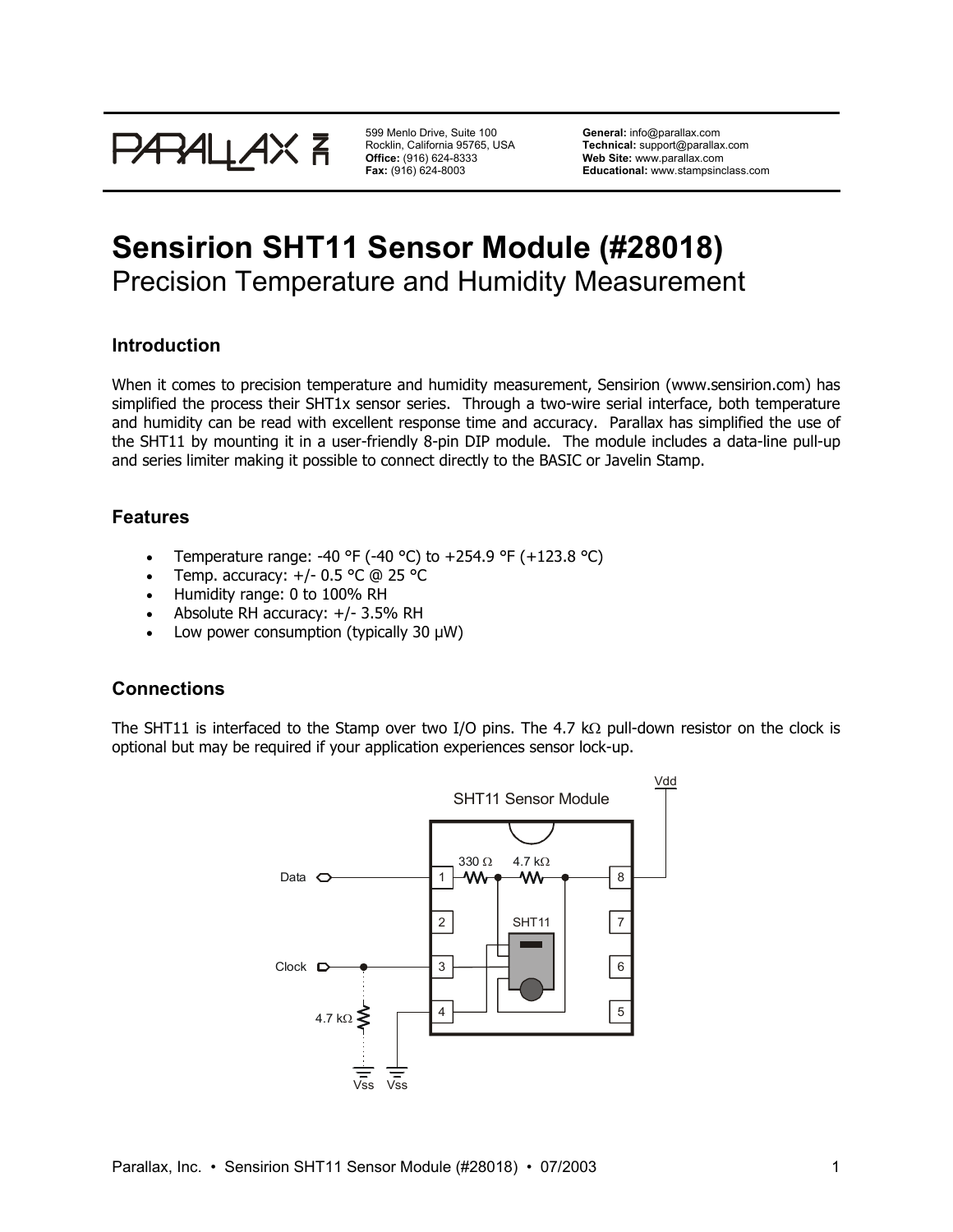## **BASIC Stamp Application**

The following BASIC Stamp application will read the SHT11 sensor module and display sensor counts, converted temperature and calibrated humidity. When running, the program output will appear as shown below:

| Debug Terminal #1<br>÷. |                     |                                             |                        |                           |                             |
|-------------------------|---------------------|---------------------------------------------|------------------------|---------------------------|-----------------------------|
|                         | Com Port:<br>COM1   | Baud Rate:<br>9600                          | Parity:                | None<br>$\overline{\psi}$ |                             |
|                         | Data Bits:<br>8     | Flow Control:<br>Off<br>$\overline{\nabla}$ | D TX<br><b>RX</b><br>۵ | DTR<br>$\bullet$ DSR      | <b>RTS</b><br>$\bullet$ CTS |
|                         |                     |                                             |                        |                           | v                           |
|                         | SHT11 Sensor Demo   |                                             |                        |                           |                             |
|                         | $soT$ 6463          |                                             |                        |                           |                             |
| tF                      | $tC$ 24.6°<br>76.3° |                                             |                        |                           |                             |
| rhLin                   | soRH 1112<br>40.7%  |                                             |                        |                           |                             |
|                         | rhTrue 40.7%        |                                             |                        |                           |                             |
| Capture                 | Macros              | Pause                                       | Clear                  | Close                     | $\nabla$ Echo Off           |

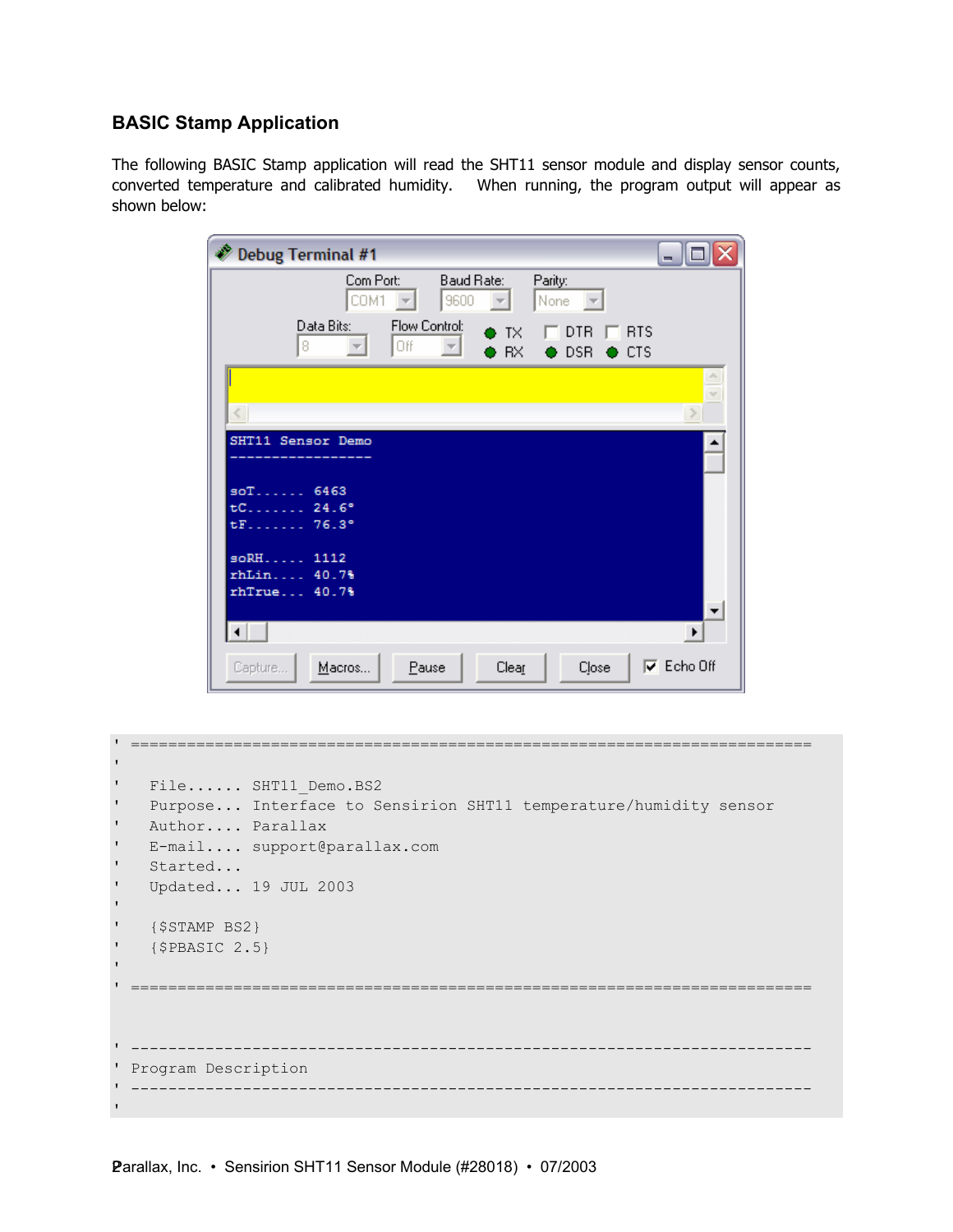' This program demonstrates the interface and conversion of SHT11/15 data ' to usable program values. This program uses advanced math features of ' PBASIC, specifically the \*\* operator. ' ' For detailed application information on the use and application of the ' \*\* operator, see Dr. Tracy Allen's web page at this link: ' ' -- http://www.emesystems.com/BS2math1.htm ' ' For SHT11/15 documentation and app notes, visit: ' ' -- http://www.sensirion.com ' ------------------------------------------------------------------------- ' Revision History ' ------------------------------------------------------------------------- ' ------------------------------------------------------------------------- ' I/O Definitions ' ------------------------------------------------------------------------- ShtData PIN 1 ' bi-directional data Clock PIN 0 ' ------------------------------------------------------------------------- ' Constants ' ------------------------------------------------------------------------- ShtTemp CON %00011 ' read temperature ShtHumi CON %00101 ' read humidity ShtStatW CON %00110 ' status register write ShtStatR CON %00111 ' status register read ShtReset CON %11110 'soft reset Ack CON 0 NoAck CON 1 No CON 0 Yes CON 1 DegSym CON 186 ' degrees symbol for DEBUG ' ------------------------------------------------------------------------- ' Variables ' -------------------------------------------------------------------------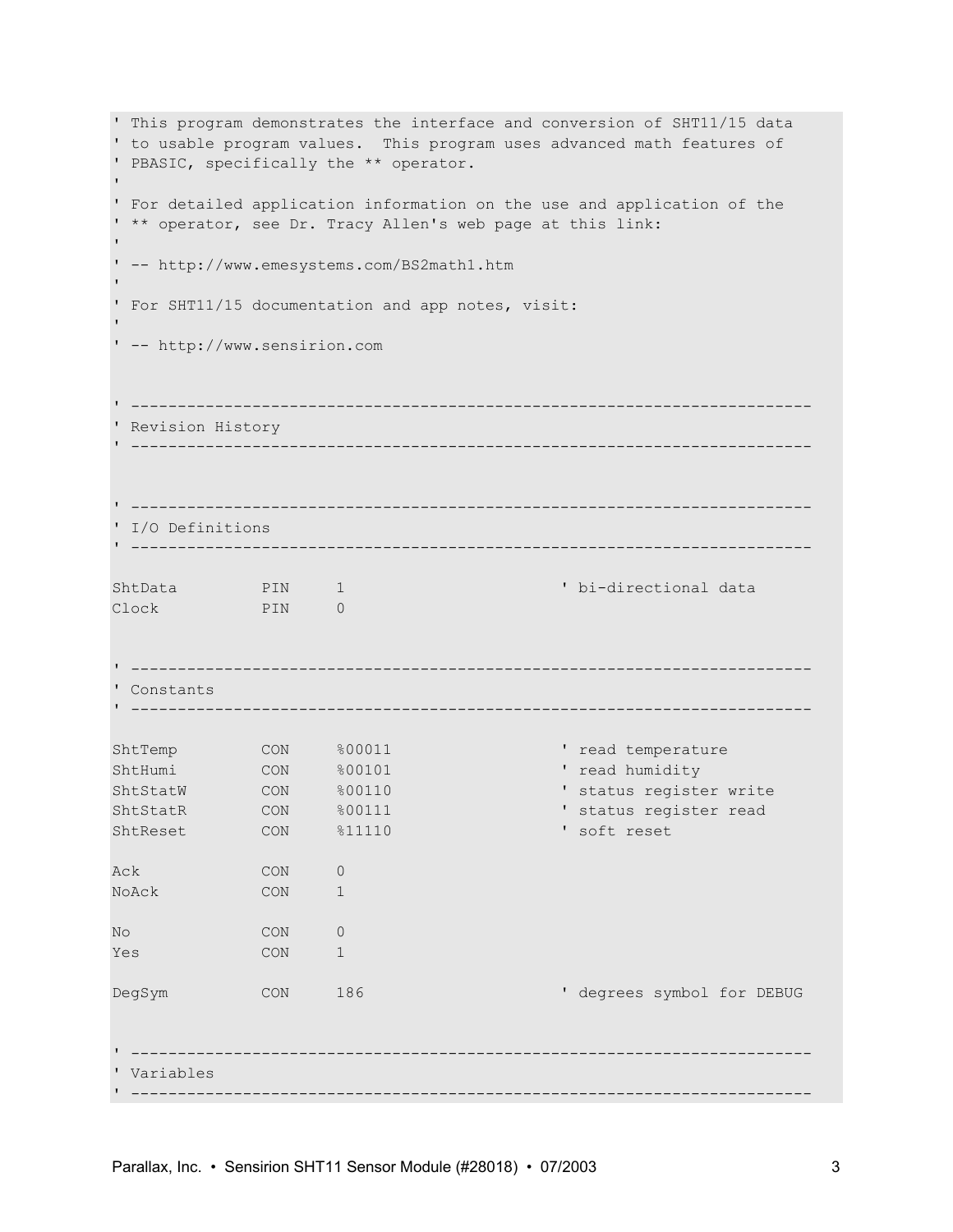```
ioByte VAR Byte ' data from/to SHT11 
ackBit VAR Bit ' ack/nak from/to SHT11
toDelay VAR Byte ' timeout delay timer 
           VAR Bit ' timeout status
soT WAR Word ' temp counts from SHT11
tC VAR Word ' temp - Celcius 
tF VAR Word ' temp - Fahrenheit 
soRH VAR Word ' humidity counts
rhLin VAR Word ' humidity; linearized 
rhTrue VAR Word ' humidity; compensated 
status VAR Byte ' status byte
' ------------------------------------------------------------------------- 
' EEPROM Data 
' ------------------------------------------------------------------------- 
' ------------------------------------------------------------------------- 
' Initialization 
' ------------------------------------------------------------------------- 
Initialize: 
 GOSUB SHT Connection Reset ' reset device connection
 PAUSE 250 ' let DEBUG window open
  DEBUG CLS, 
       "SHT11 Sensor Demo", CR, 
       "-----------------", CR 
' ------------------------------------------------------------------------- 
' Program Code 
' ------------------------------------------------------------------------- 
Main: 
  DO 
   GOSUB SHT_Measure_Temp 
    DEBUG CRSRXY, 0, 3, 
        "soT...... ", DEC soT, CR, 
         "tC....... ", DEC (tC / 10), ".", DEC1 tC, DegSym, " ", CR, 
        "tF....... ", DEC (tF / 10), ".", DEC1 tF, DegSym, " " 
    GOSUB SHT_Measure_Humidity 
    DEBUG CRSRXY, 0, 7, 
         "soRH..... ", DEC soRH, CR,
```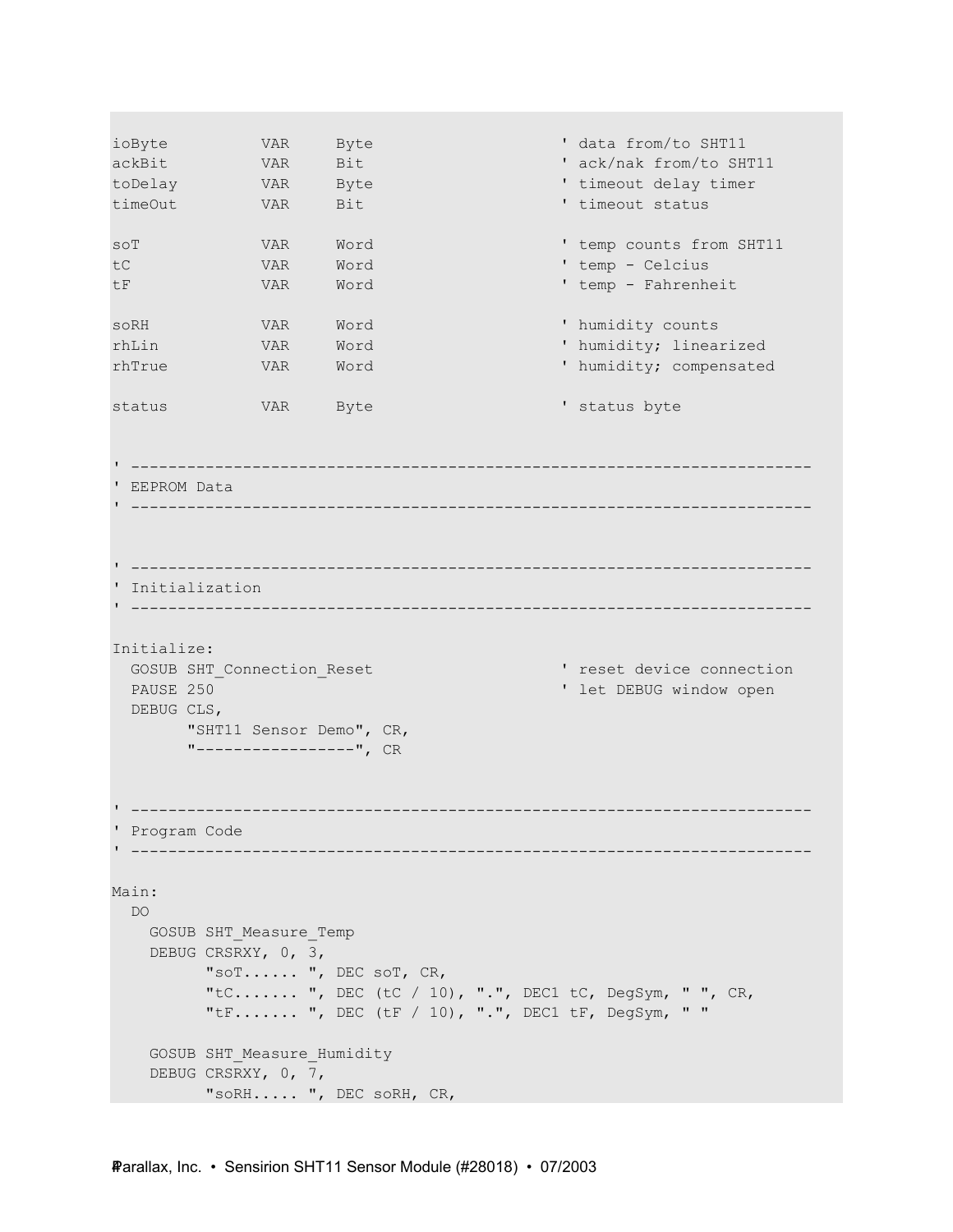```
 "rhLin.... ", DEC (rhLin / 10), ".", DEC1 rhLin, "% ", CR, 
         "rhTrue... ", DEC (rhTrue / 10), ".", DEC1 rhTrue, "% " 
   PAUSE 1000 
  LOOP 
  END 
' ------------------------------------------------------------------------- 
' Subroutines 
' ------------------------------------------------------------------------- 
' connection reset: 9 clock cyles with ShtData high, then start sequence 
'
SHT Connection Reset:
  SHIFTOUT ShtData, Clock, LSBFirst, [$FFF\9] 
' generates SHT11 "start" sequence 
' _____ _____ 
' ShtData | | |
' __ __ __ __ __ __ __ __ __ __
' Clock ___| |___| |___ 
'
SHT Start:
 INPUT ShtData ' let pull-up take high
  LOW Clock 
  HIGH Clock 
  LOW ShtData 
  LOW Clock 
  HIGH Clock 
  INPUT ShtData 
  LOW Clock 
  RETURN 
' measure temperature 
' -- celcius = raw * 0.01 - 40
' - fahrenheit = raw * 0.018 - 40
'
SHT Measure Temp:
 GOSUB SHT Start ' alert device
 ioByte = ShtTemp \blacksquareGOSUB SHT Write Byte ' send command
 GOSUB SHT Wait ' wait for measurement
 ackBit = Ack \blacksquareGOSUB SHT Read Byte ' Gosub ' get MSB
  soT.HighByte = ioByte 
 ackBit = NoAck \blacksquareGOSUB SHT_Read_Byte ' get LSB
```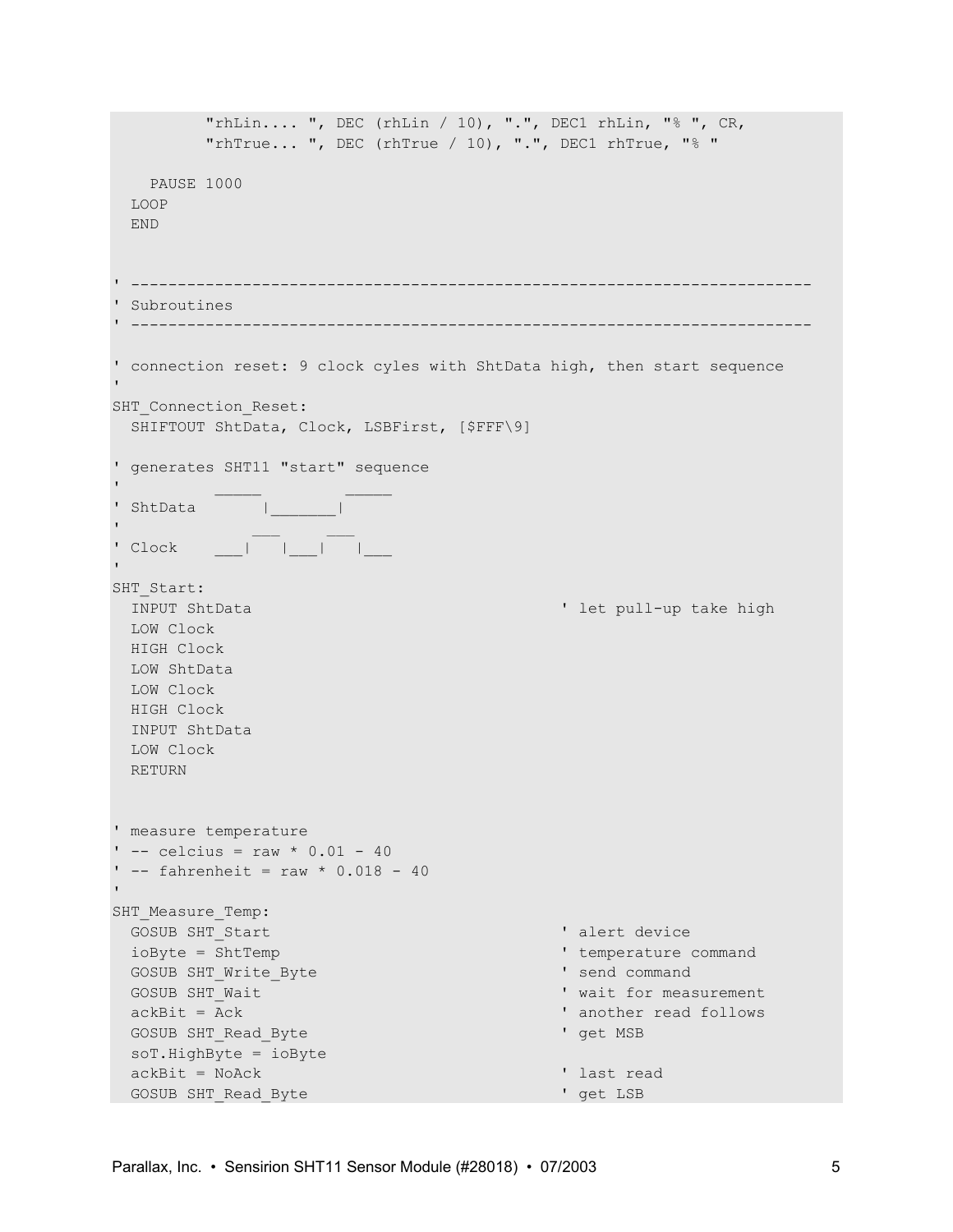```
 soT.LowByte = ioByte 
  ' Note: Conversion factors are multiplied by 10 to return the 
  ' temperature values in tenths of degrees 
 \text{tc} = \text{soT} ** $1999 - 400
 \text{tF} = \text{softmax} \star \text{ } \text{\textless} 2\text{E}14 - 400 ' convert to tenths F
  RETURN 
' measure humidity 
'
SHT Measure Humidity:
 GOSUB SHT Start ' alert device
 ioByte = ShtHumi \blacksquareGOSUB SHT Write Byte ' send command
 GOSUB SHT Wait ' wait for measurement
 ackBit = Ack \blacksquareGOSUB SHT Read Byte ' get MSB
  soRH.HighByte = ioByte 
 ackBit = NoAck \blacksquareGOSUB SHT Read Byte ' get LSB
  soRH.LowByte = ioByte 
  ' linearize humidity 
 ' rhLin = (soRH * 0.0405) - (soRH^2 * 0.0000028) - 4'' '' '
  ' for the BASIC Stamp: 
   rhLin = (soRH * 0.0405) - (soRH * 0.002 * soRH * 0.0014) - 4
'' '' '
  ' Conversion factors are multiplied by 10 to return tenths 
'' '' '
 rhLin = (soRH ** $67AE) - (soRH ** $83 * soRH ** $5B) - 40
  ' temperature compensated humidity 
   rhTrue = (tc - 25) * (soRH * 0.00008 + 0.01) + rhLin
'' '' '
  ' Conversion factors are multiplied by 10 to return tenths 
  ' -- simplified 
'' '' '
 rhTrue = (tC - 250) * (soRH ** $34) + rhLin
  RETURN 
' sends "status" 
'
SHT Write Status:
 GOSUB SHT Start ' alert device ' alert device
 ioByte = ShtStatW ' write to status reg cmd
```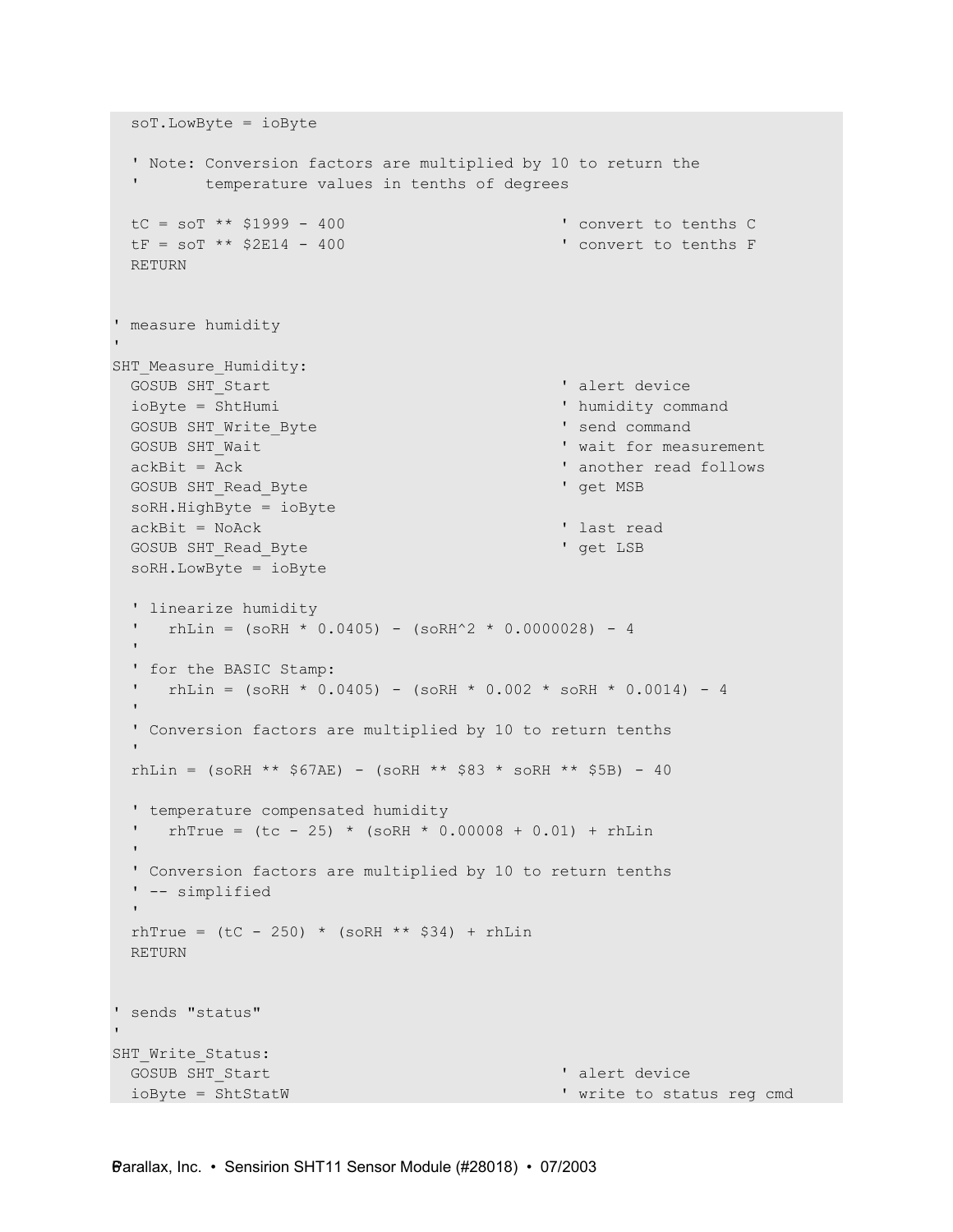```
GOSUB SHT Write Byte ' send command
  ioByte = status 
 GOSUB SHT Write Byte
  RETURN 
' returns "status" 
'
SHT Read Status:
 GOSUB SHT Start ' alert device
  ioByte = ShtStatW ' write to status reg cmd 
 GOSUB SHT Read Byte ' send command' send command
 ackBit = NoAck \qquad \qquad ' only one byte to read
  GOSUB SHT_Read_Byte 
  RETURN 
' sends "ioByte" 
' returns "ackBit" 
'
SHT Write Byte:
  SHIFTOUT ShtData, Clock, MSBFirst, [ioByte] ' send byte 
  SHIFTIN ShtData, Clock, LSBPre, [ackBit\1] ' get ack bit 
  RETURN 
' returns "ioByte" 
' sends "ackBit" 
'
SHT Read Byte:
  SHIFTIN ShtData, Clock, MSBPre, [ioByte] ' get byte 
  SHIFTOUT ShtData, Clock, LSBFirst, [ackBit\1] ' send ack bit 
 INPUT ShtData ' release data line
  RETURN 
' wait for device to finish measurement (pulls data line low) 
' -- timeout after ~1/4 second 
'
SHT_Wait:
 INPUT ShtData ' and ' data line is input
  timeOut = No ' assume no timeout 
 FOR toDelay = 1 TO 250 \blacksquare IF (ShtData = 0) THEN EXIT 
   PAUSE 1 
  NEXT 
 IF (toDelay = 250) THEN timeOut = Yes \blacksquare ' loop completed = timeout
  RETURN
```